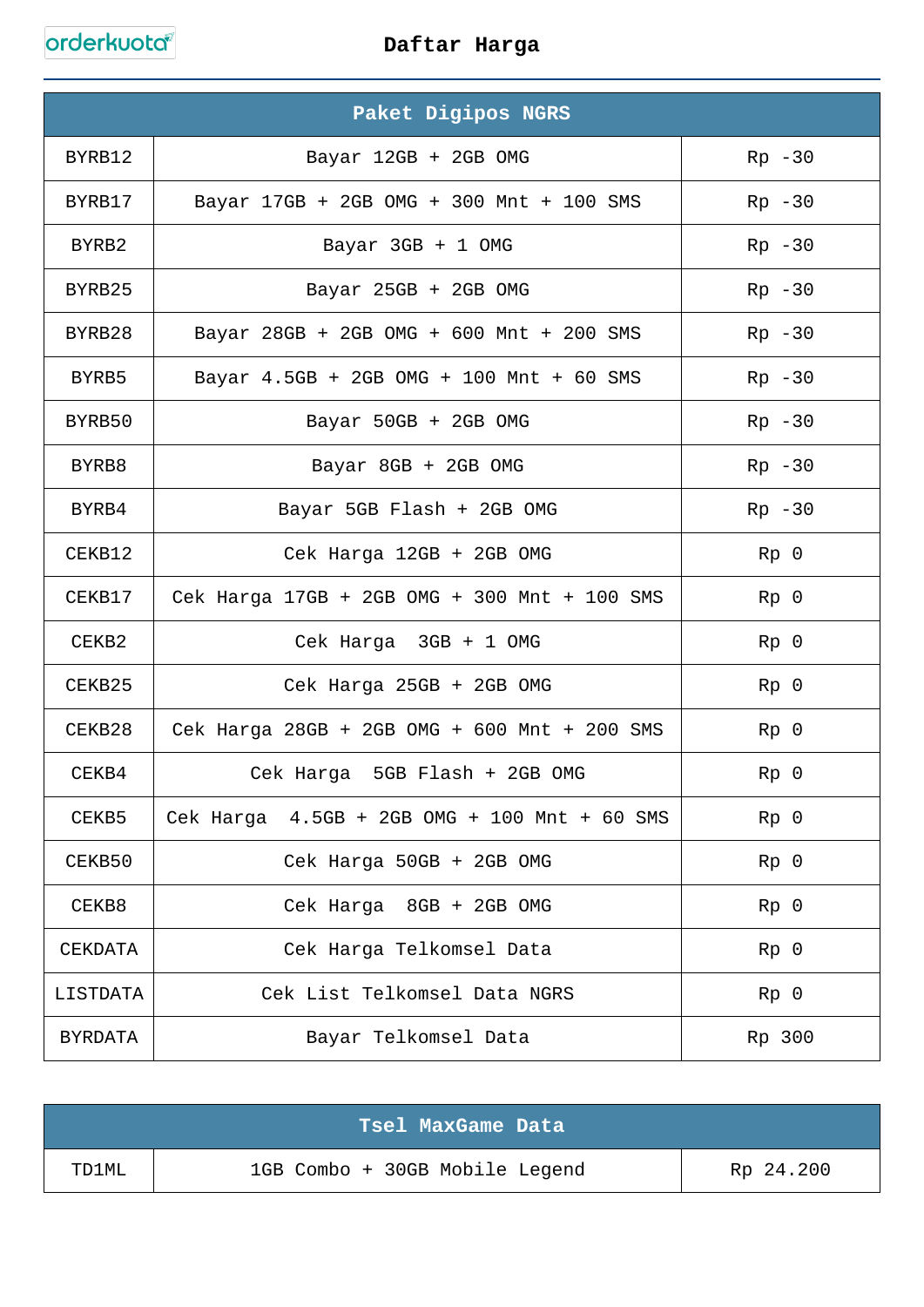# orderkuota

| TD1FF  | 1GB Combo + 30GB Free Fire     | Rp 24.200 |
|--------|--------------------------------|-----------|
| TD1AOV | 1GB Combo + 30GB AOV           | Rp 24.200 |
| TD2FF  | 2GB Combo + 30GB Free Fire     | Rp 48.200 |
| TD2AOV | 2GB Combo + 30GB AOV           | Rp 48.200 |
| TD2ML  | 2GB Combo + 30GB Mobile Legend | Rp 48.200 |
| TD4ML  | 4GB Combo + 30GB Mobile Legend | Rp 74.200 |
| TD4FF  | 4GB Combo + 30GB Free Fire     | Rp 74.200 |
| TD4A0V | 4GB Combo + 30GB AOV           | Rp 74.200 |

|           | Tsel MaxStream Data   |           |
|-----------|-----------------------|-----------|
| MAX6GB7   | VideoMax 6GB 7 Hari   | Rp 15.250 |
| MAX4GB30  | VideoMax 4GB 30 Hari  | Rp 19.250 |
| MAX10GB30 | VideoMax 10GB 30 Hari | Rp 30.300 |
| MAX30GB30 | VideoMax 30GB 30 Hari | Rp 59.300 |
| MAX50GB30 | VideoMax 50GB 30 Hari | Rp 88.300 |

|         | Telkomsel OMG Zona A            |            |
|---------|---------------------------------|------------|
| OMGA30  | 2GB All Jaringan 7 Hari         | Rp 30.900  |
| OMGA50  | 5.5GB All Net + 1GB OMG 30 Hari | Rp 50.900  |
| OMGA75  | 8.5GB All Net + 2GB OMG 30 Hari | Rp 75.200  |
| OMGA100 | 18GB All Net + 2GB OMG 30 Hari  | Rp 99.000  |
| OMGA150 | 32GB All Net + 2GB OMG 30 Hari  | Rp 150.000 |
| OMGA200 | 63GB All Net + 2GB OMG 30 Hari  | Rp 198.250 |

|        | Telkomsel OMG Zona B    |           |
|--------|-------------------------|-----------|
| OMGB30 | 2GB All Jaringan 7 Hari | Rp 30.900 |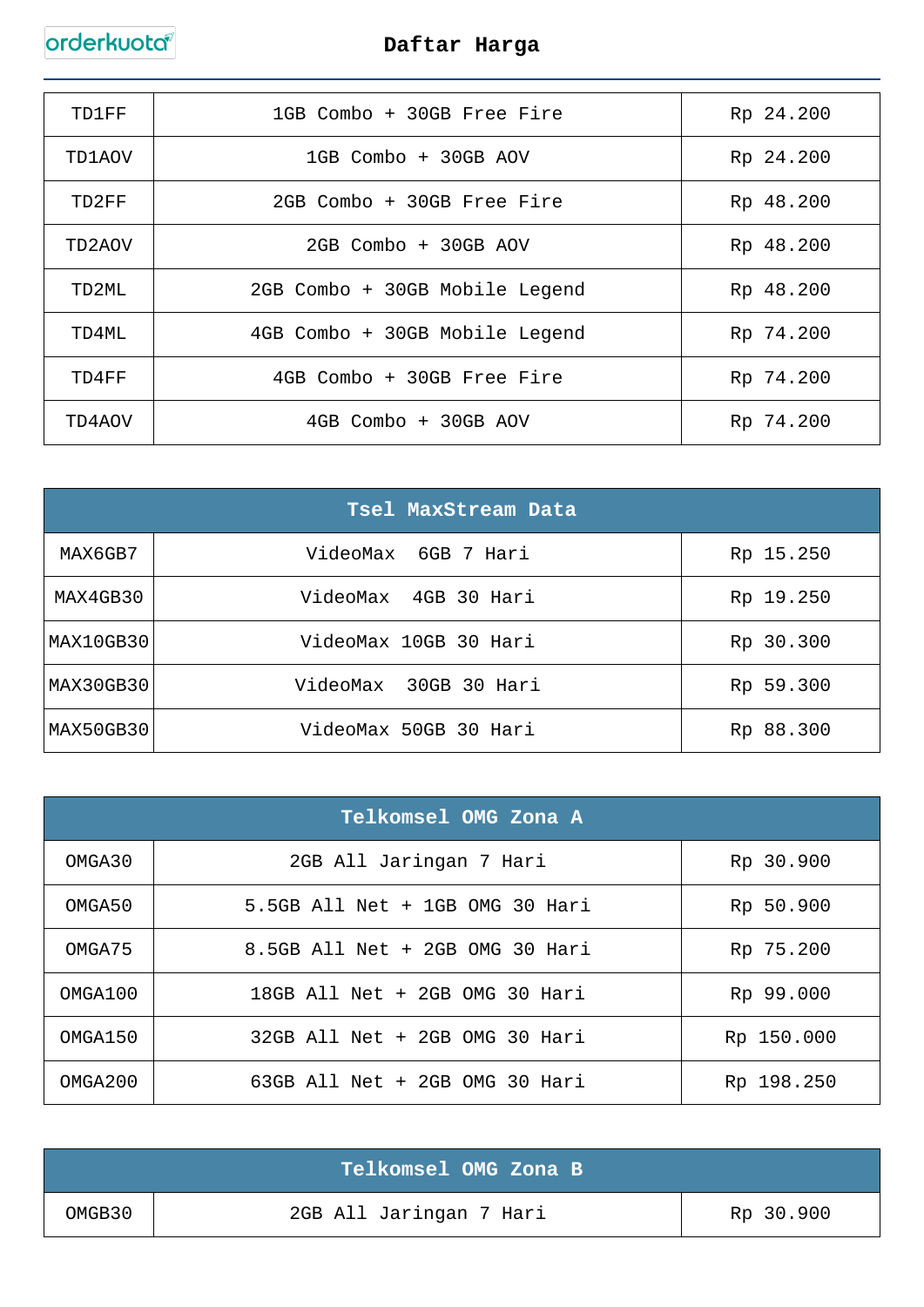| OMGB50  | 5GB All Net + 1GB OMG 30 Hari  | Rp 50.900  |
|---------|--------------------------------|------------|
| OMGB75  | 8GB All Net + 2GB OMG 30 Hari  | Rp 75.200  |
| OMGB100 | 16GB All Net + 2GB OMG 30 Hari | Rp 99.000  |
| OMGB150 | 28GB All Net + 2GB OMG 30 Hari | Rp 150.000 |
| OMGB200 | 55GB All Net + 2GB OMG 30 Hari | Rp 198.250 |

|         | Telkomsel OMG Zona C           |            |
|---------|--------------------------------|------------|
| OMGC30  | 1,8GB All Jaringan 7 Hari      | Rp 30.900  |
| OMGC50  | 4GB All Net + 1GB OMG 30 Hari  | Rp 50.900  |
| OMGC75  | 6GB All Net + 2GB OMG 30 Hari  | Rp 75.200  |
| OMGC100 | 12GB All Net + 2GB OMG 30 Hari | Rp 99.000  |
| OMGC150 | 24GB All Net + 2GB OMG 30 Hari | Rp 157.950 |
| OMGC200 | 52GB All Net + 2GB OMG 30 Hari | Rp 197.325 |

|         | Telkomsel OMG Zona D           |            |
|---------|--------------------------------|------------|
| OMGD30  | 1,5GB All Jaringan 7 Hari      | Rp 30.900  |
| OMGD50  | 4GB All Net + 1GB OMG 30 Hari  | Rp 50.900  |
| OMGD75  | 6GB All Net + 2GB OMG 30 Hari  | Rp 75.200  |
| OMGD100 | 11GB All Net + 2GB OMG 30 Hari | Rp 99.000  |
| OMGD150 | 22GB All Net + 2GB OMG 30 Hari | Rp 157.950 |
| OMGD200 | 47GB All Net + 2GB OMG 30 Hari | Rp 197.325 |

|        | Telkomsel OMG Zona E            |           |
|--------|---------------------------------|-----------|
| OMGE30 | 1GB All Jaringan 7 Hari         | Rp 30.900 |
| OMGE50 | 3,3GB All Net + 1GB OMG 30 Hari | Rp 50.900 |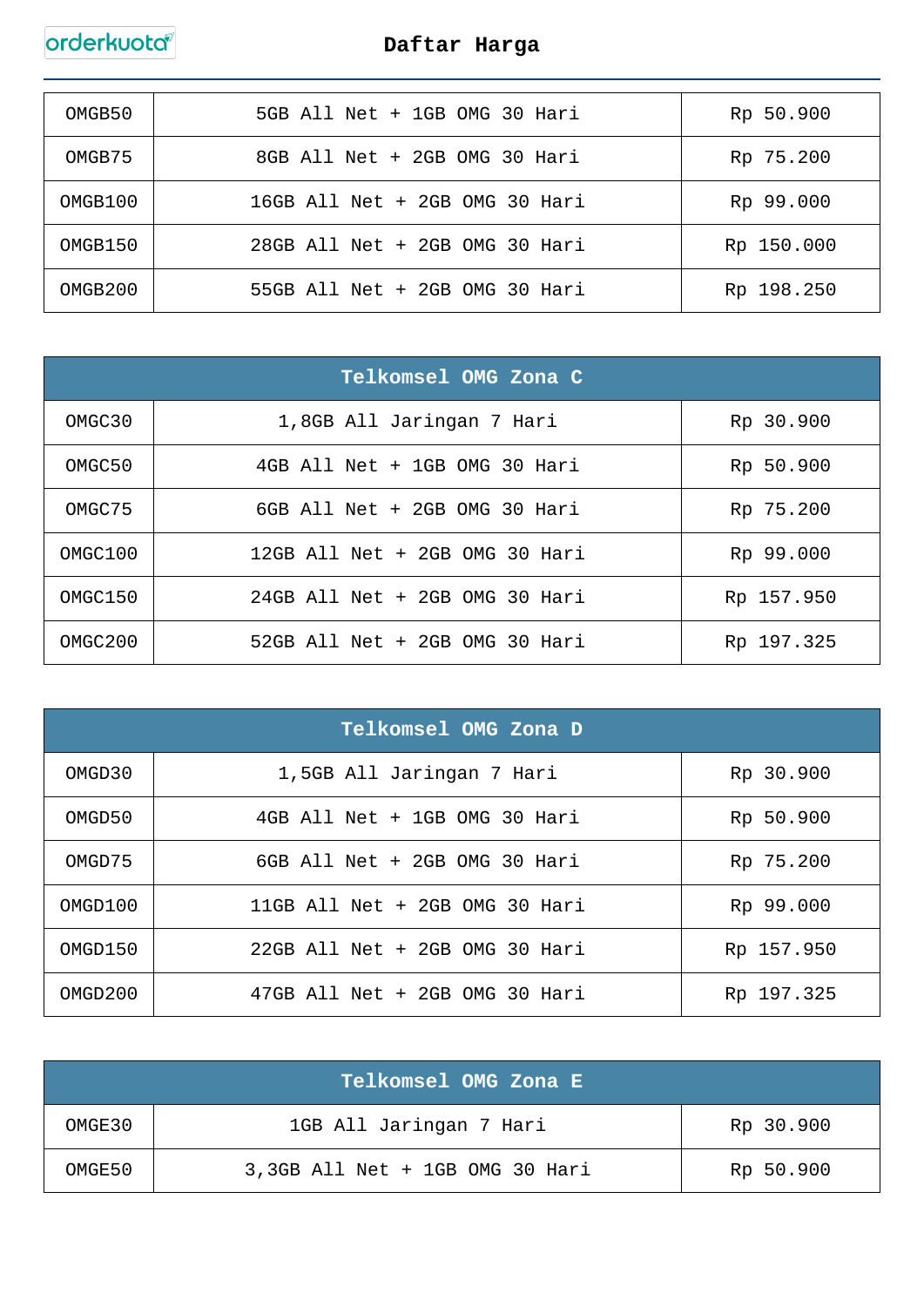

| OMGE75  | 5GB All Net + 2GB OMG 30 Hari    | Rp 75.200  |
|---------|----------------------------------|------------|
| OMGE100 | 10,5GB All Net + 2GB OMG 30 Hari | Rp 99.000  |
| OMGE150 | 21GB All Net + 2GB OMG 30 Hari   | Rp 157.950 |
| OMGE200 | 44GB All Net + 2GB OMG 30 Hari   | Rp 197.325 |

|         | Telkomsel OMG Zona F             |            |
|---------|----------------------------------|------------|
| OMGF30  | 700MB All Jaringan 7 Hari        | Rp 30.900  |
| OMGF50  | 2,7GB All Net + 1GB OMG 30 Hari  | Rp 50.900  |
| OMGF75  | 4GB All Net + 2GB OMG 30 Hari    | Rp 75.200  |
| OMGF100 | 10GB All Net + 2GB OMG 30 Hari   | Rp 99.000  |
| OMGF150 | 18,5GB All Net + 2GB OMG 30 Hari | Rp 157.950 |
| OMGF200 | 41,5GB All Net + 2GB OMG 30 Hari | Rp 197.325 |

| Telkomsel OMG Zona G |                                  |            |  |
|----------------------|----------------------------------|------------|--|
| OMGG30               | 700MB All Jaringan 7 Hari        | Rp 30.900  |  |
| OMGG50               | 2,5GB All Net + 1GB OMG 30 Hari  | Rp 50.900  |  |
| OMGG75               | 3,5GB All Net + 2GB OMG 30 Hari  | Rp 75.200  |  |
| OMGG100              | 9,5GB All Net + 2GB OMG 30 Hari  | Rp 99.000  |  |
| OMGG150              | 17,5GB All Net + 2GB OMG 30 Hari | Rp 157.950 |  |
| OMGG200              | 39GB All Net + 2GB OMG 30 Hari   | Rp 197.325 |  |

| Tsel Musicmax Data |                                                          |           |
|--------------------|----------------------------------------------------------|-----------|
| TDB1MA             | Flash 1GB + 1GB Musicmax 30 Hari                         | Rp 22.950 |
|                    | TDB1MSM Flash 1GB + 1GB Musicmax 30 Hari + Vcr Smule VII | Rp 22.950 |

| Tsel Maxstream Disney Hotstar |                                             |           |
|-------------------------------|---------------------------------------------|-----------|
| MAXDS1                        | 3GB Maxstream & amp; Disney Hotstar 1 Bulan | Rp 21.050 |